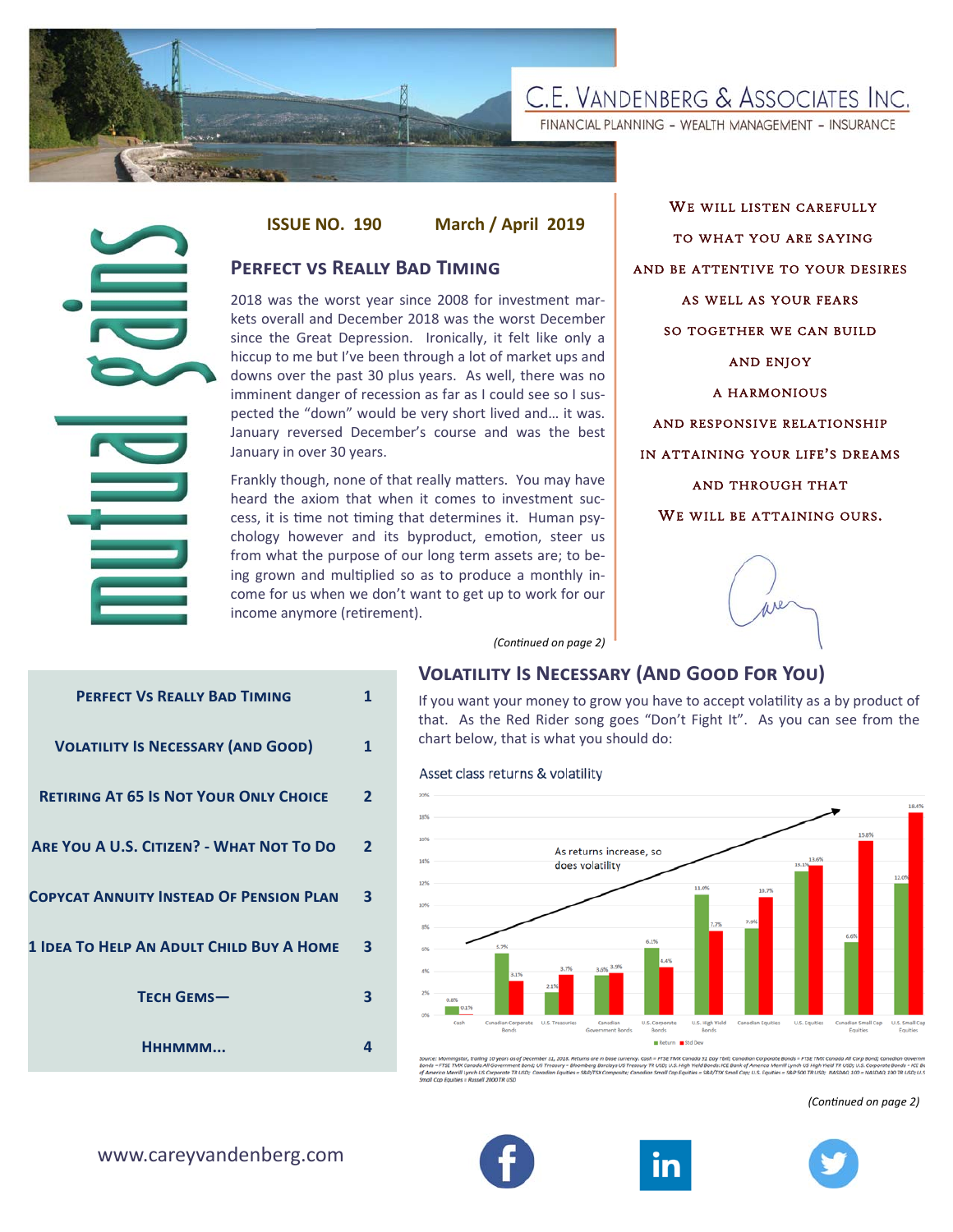During much of the time we are working, we are stashing money away, trying to grow and multiply it for future use. The future use is, to produce income for the next 25—35 (or more) years.

All during our working years and our retirement, life happens. The world's economic cycle ebbs and flows, political agendas change with elections and occasionally, while all of that happens, you get those unusual events that create elevated, short term anxiety, be those personal or more widely felt, equity market events. It is with these, that people worry about what could happen in the short term. Emotions such as



anxiety and fear are stirred by the events of the day. These have us second guessing how our long term money is invested.

The reality is, it IS time not timing that is the key to success. Even if you make bad timing decisions on new money you invest, you will do very well. This is illustrated in the chart in the upper corner. It compares investing \$10,000 per year on the lowest days of each year versus investing at the absolute best time each year; the absolute worst possible scenario against the best possible scenario. Getting the timing 100% perfect every day, for 30 years in a row, versus being wrong 100% of the time, year in and year out for 30 years. The odds of hitting either of those is about 1 in 124 followed by 70 zeros so you'll more likely fall in the middle of those.

So, if you are stashing money away, concentrate your efforts on the habit of investing regularly (monthly is best) versus trying to figure out if your timing could be better. If you are retired, ensure that you do projections every year or 2 to ensure your money will still last you a lifetime. As the highly successful investor, Sir John Templeton always said, "the best time to invest is when you have the money". Do that, stay invested and you'll have made 2 decisions that will be the right ones.

#### *(ConƟnued from page 1)*

The red bars show degrees a measure of "volatility" or variability of returns and the green bar is the 10 year average annual returns. Rather than try to explain things, I'll let the graph speak for itself on what is clearly evident. If you want higher returns on a long term basis you have to be willing to subject yourself to the uneasiness of seeing the value of your portfolio statements, bounce around more rather than less. The only risk you face with high quality, broadly diversified investments is the variability of returns, not the risk of permanent loss.

# **RETIRING AT 65 ISN'T YOUR ONLY CHOICE**

The traditional retirement of age of 65 continues to be the benchmark of when to retire. That age 65 retirement milestone, was first set in the late 1800's in Germany and in 1934 in the US. For Canada, that age was set when CPP was established in the 60's. The fallacy of that number today is that we are living much longer now. You will most likely be drawing retirement income from your assets that much longer than your parents were expected to. 30 years ago, life expectancy was closer to age 85. That is a potential 50% increase in your retirement years. Despite that, so many expect 65 to be the goal.

To be realistic, someone retiring at age 65 today should be assuming they will be living until age 95 (although, with my client's retirement projections I often use age 100 just to be safe). So, what are your choices? 1st is, work a bit longer. That could mean you stop working at 65 and work PT to age 70'ish. Alternatively, work fully through the 2nd half of your 60's and then officially retire. 2nd is, learn to live on a lot less than you are living on between 55 and 65. This way you get accustomed to living on a lot less because, let's face it, you'll have to when you retire at 65. Good luck with making that cut during your prime income earning years, though. I'm 56 and with good health and more discretionary cash flow than I had in my earlier days (and my own retirement projection on track), a short stint to a sunny locale in November or January is hard to say "no" to. 3rd is... stop supporting your kids. Let them accomplish things on their own. You weren't any smarter or more resilient than they are so why do you treat them as such? 4th, cross your fingers and close your eyes (not recommended).

The point is, you need to figure out how things will work out and have Retirement Projections (including a Portfolio Stress Test). Also, you need to be relatively conservative in what you think your portfolio will grow by. This is much like building a bridge and making sure you have more than enough financial strength rather than barely enough or not quite enough with the hopes you'll make it. I don't know about you but I like driving or walking across a bridge that I know can very easily handle all of the weight on it. As well, I'd suggest pushing your investment risk comfort level, within prudent reason. As a Financial Planner, I'm doing this all the time.

Do all that and I think you'll find that, although technically retiring is harder, working with a Financial Planner you have more tools and knowledge that can be drawn on, to make it happen. If it can't be at age 65, don't get to caught up on that number. In my view, it's outdated. More people just like you are choosing to work longer and are feeling good doing it, in one form or another.

# **ARE YOU A US CITIZEN? WHY YOU SHOULDN'T HAVE A TFSA, RESP OR RDSP**

Are you a US Citizen in Canada? Are you a dual citizen? If you are either, a TFSA, RESP or RDSP is probably not the best place for your mon-*(ConƟnued on page 3)*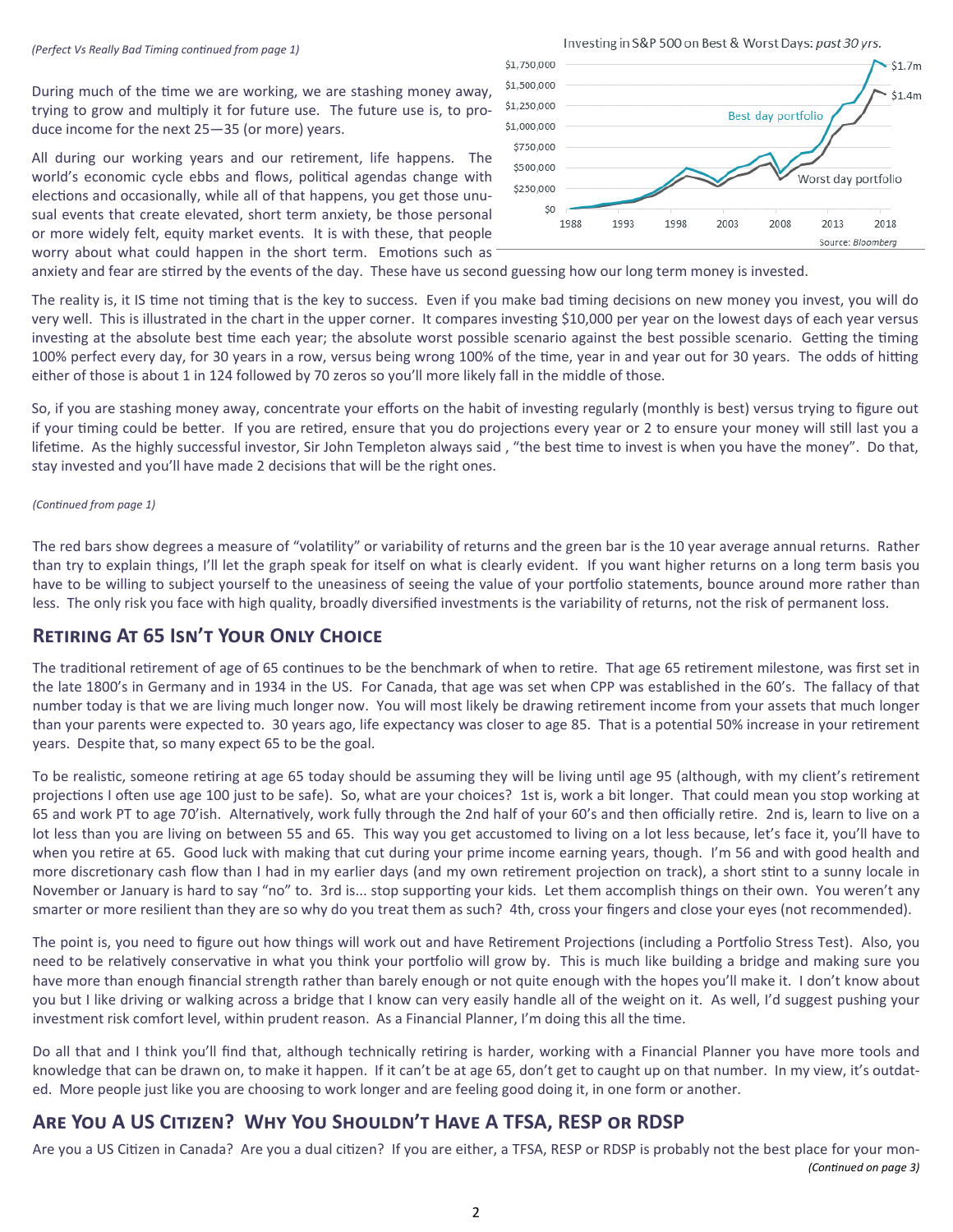ey. In fact, there may not really be any benefit in contributing to a TFSA, RESP nor a RDSP at all. Here is why.

Since you are a US citizen, you have to file a tax return in the US and pay US taxes despite not living there (I know, it's crazy but the US is only 1 of 2 countries in the world that taxes their citizens who live outside the country. Eritrea is the other one... no, I've never heard of it either). The US government does not recognize the TFSA, RESP and RDSP as tax preferred plans. Because of that, all the income you earn within all of these must be reported on your US tax return.

Much of the information passed on to the US government was created with FATCA (Foreign Account Tax Compliance). Then this was introduced, they required that all banks, investment firms, etc. around the world, report to the US government the assets of account holders who may be Americans so they know exactly where all their citizens money is and can tax them fully.

The irony is that the whole purpose of RESPs and TFSAs are to be able to compound money tax free. If you can't do that, why hold them? Well, for the TFSA the answer is simple; it doesn't make sense. There is no benefit. RESP and RDSPs though, are a bit different. Money from Canadian government(s) are added to the plans and you, as a US citizen, has to claim those as income. You are taxed fully on them the year they are received. You may think that it could still be worth it (and it possibly might be). You will have to complete and file additional tax forms for the IRS. As well, you'll face potential double taxation, there is nothing in the tax treaty to deal with that, in these cases. The solution on all these is if you have a non-US resident spouse. They could hold any of these kind of plans in their name only.

# **A COPYCAT ANNUITY INSTEAD OF YOUR COMPANY PENSION**

Despite what most people think, your portion of your company pension plan doesn't have to stay there. You can choose to move the "commuted value" to something that is in your name solely. You would seriously want to consider this if you realize how much money has been accumulated on your behalf, inside the pension plan, for you. This can easily be several hundred thousand dollars to a couple million.

The key reason on why you would even consider transferring your commuted value of the pension plan is to lessen your risk. This may sound strange since virtually everyone who has a plan, believes the pension plan is guaranteed. The hard fact though is quite the contrary. Company pension plans are really only as stable as the company that set them up. The pension plans stability or lack thereof is directly linked to the financial strength of the company itself (remember Nortel?).

A good way to decrease the risk of your expected monthly company pension being cut in the future is by having your commuted value of the company pension plan transferred to a "Copycat Annuity" with a life insurance company. A Financial Planner can get several quotes for different, very financially strong life insurance companies, on what your commuted value will give you. As long as it at least matches your company pension plans stated benefits and features, it qualifies for a complete transfer without any tax implications. If your commuted value can give a higher monthly income than your pension plan says it will give, you could choose to receive a lump sum of cash AND have the same monthly income as your company pension plan. All good reasons to at least get some quotes on Copycat Annuities, don't you think? (Bell Canada has done the same thing by transferring \$5 billion of their own pension liabilities to Sun Life)

# **HELPING AN ADULT CHILD BUY A HOME USING THEIR RRSP CONTRIBUTION ROOM**

The amount you can withdraw from an RRSP tax free using the Home Buyers Plan (HBP) was just increased from \$25,000 to \$35,000. Despite being available, it is a relatively underused way to help a first time homebuyer, accumulate a downpayment. Here is how a parent can use that option for their offspring assuming the adult child has the RRSP contribution room:

Loan them \$35,000. They use it to contribute to their RRSP. They will get a tax deduction that saves between \$7,000 and \$17,400 of income tax (depends on their income). You stipulate that you are to get their tax refund money. In turn, they pay you back on a monthly basis over whatever time frame you deem appropriate (ie 15 years). Your "interest" is essentially paid up front through the tax refund (or you could simply use that tax to reduce the amount they owe you. When they find a place of their own to buy, they withdraw the money from their RRSP, tax free.

One stipulation of the HBP is that the money be paid back into the RRSP over 15 years. If it isn't, the amount  $(S2,333.33 / yr$  in this case) is added to their annual income and income tax is to be paid on that. Everyone I've seen use this has made the payments back to their RRSP through an automatic, monthly contribution. It doesn't have to be that way and in reality, it may be restricting if they are already required to pay their parents (you) back on the money that was originally borrowed. However, you can structure it anyway you want. (As well, to be fair to your adult children that aren't asking for your help in this regard, you may want to write something out so that any amounts owing upon your death are deducted from their inheritance.)

# **TECH GEMS—UNLOCATOR**

Every time you use the internet, your location is identified. This is how you get local searches automatically coming up on things like Google, making finding things, quicker. However, this location identifying convenience can serve as a restriction on what you can access. Netflix is one example. A person located in Canada can't subscribe to the US version of Netflix, which has different movies and shows than the Canadian one. The same goes for sports and in this case, for me it's Vancouver Canuck games.

I subscribe to Rogers NHL LIVE and do so because, since I don't have cable (only Netflix), it is the only way for me to be able to easily watch hockey. The restriction here though is that, because I am in the area near Vancouver, virtually all Canuck games are blacked out. That is until I got Unlocator (does sounds like an infomercial?), a Denmark based, location masking service. Since using Unlocator (which is quite cheap BTW) I've watched bits of many of the Canuck games this year and 1 full game on TV (Vancouver vs Toronto). This is on top of my usual 1 game a year at Rogers Arena. I don't use it a lot but it has allowed me get more tastes of Canuck games than I normally would.